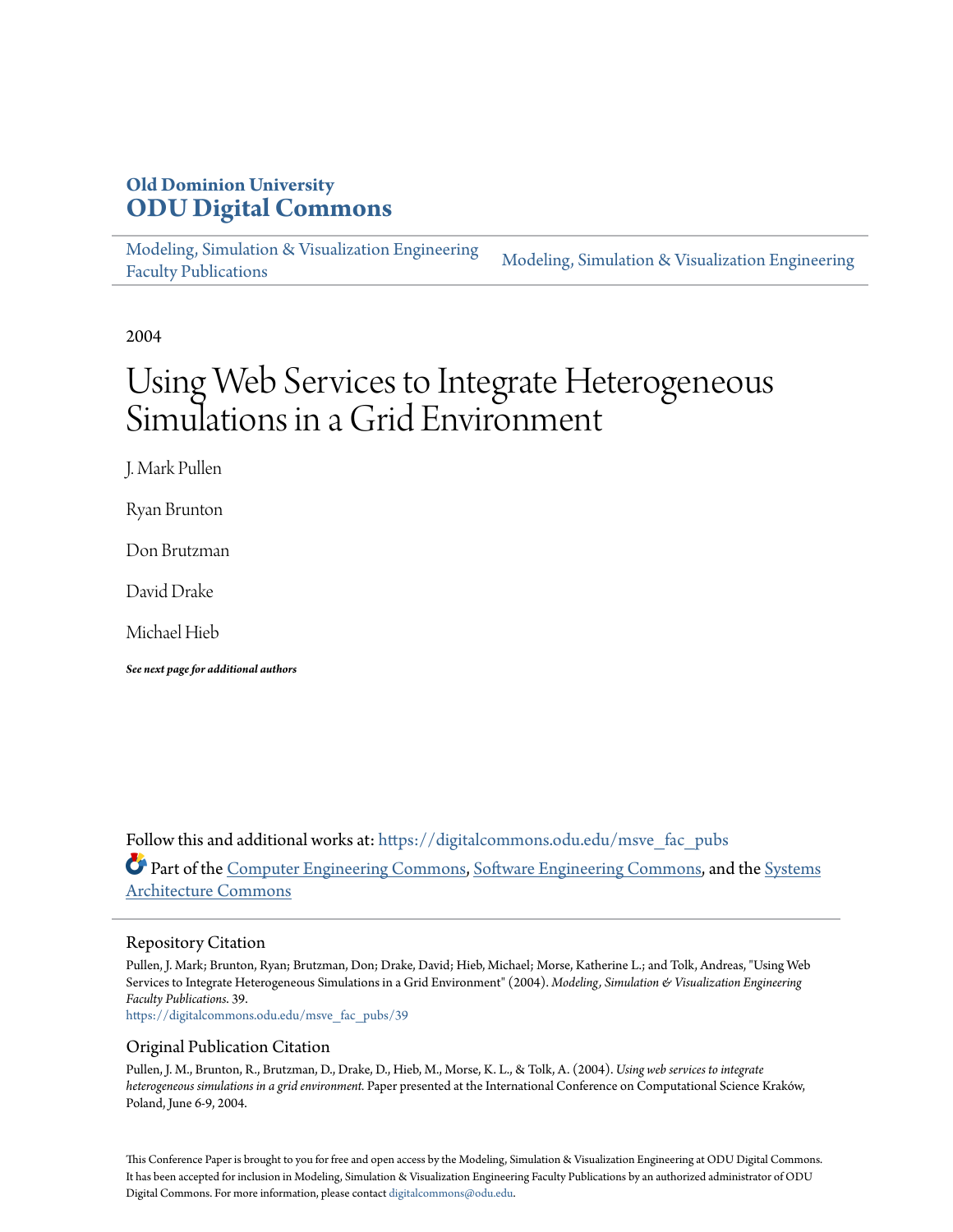#### **Authors**

J. Mark Pullen, Ryan Brunton, Don Brutzman, David Drake, Michael Hieb, Katherine L. Morse, and Andreas Tolk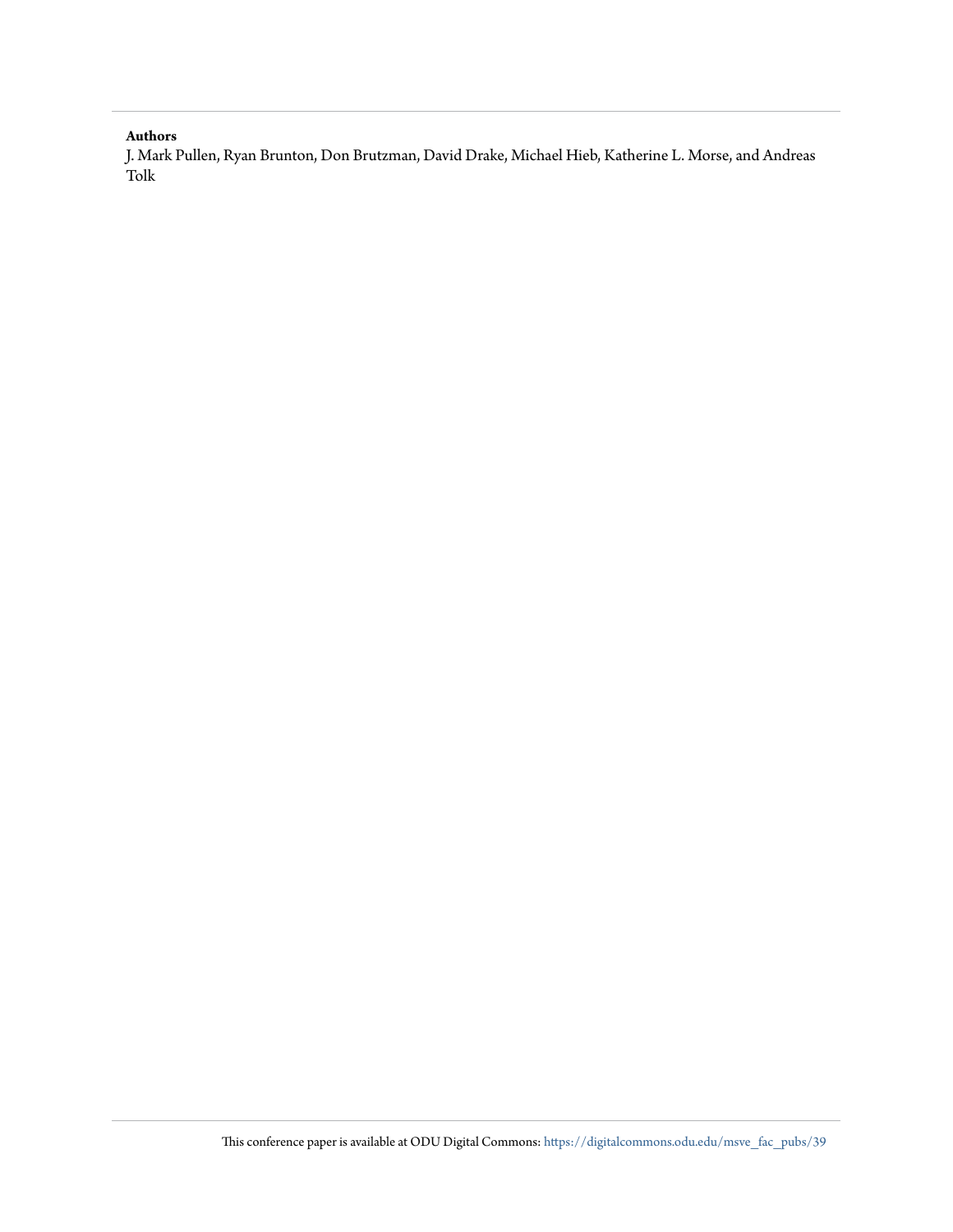## **Using Web Services to Integrate Heterogeneous Simulations in a Grid Environment**

J. Mark Pullen<sup>1</sup>, Ryan Brunton<sup>2</sup>, Don Brutzman<sup>3</sup>, David Drake<sup>2</sup>, Michael Hieb<sup>4</sup>, Katherine L. Morse<sup>2</sup>, Andreas Tolk<sup>5</sup>

<sup>1</sup> Department of Computer Science & C3I Center, George Mason University, Fairfax,, Virginia, 22030, USA mpullen@gmu.edu<br>
<sup>2</sup> Science Applications International Corporation (SAIC), 10260 Campus Point Drive, San Diego, CA 92121, USA {RYAN.P.BRUNTON@saic.com, DAVID.L.DRAKE-2@saic.com, KATHERINE.L.MORSE@saic.com} <sup>3</sup> MOVES Institute, Naval Postgraduate School, Monterey, California 93943, USA brutzman@nps.navy.mil <sup>4</sup> Alion Science & Technology, S &T, 1901 N. Beauregard St. Alexandria, Virginia 22311, USA Michael.R.Hieb@us.army.mil 5 VMASC, Old Dominion University, Norfolk, Virginia 23529, USA

atolk@odu.edu

**Abstract.** The distributed information technologies collectively known as Web services recently have demonstrated powerful capabilities for scalable interoperation of heterogeneous software across a wide variety of networked platforms. This approach supports a rapid integration cycle and shows promise for ultimately supporting automatic composability of services using discovery via registries. This paper presents a rationale for extending Web services to distributed simulation environments, including the High Level Architecture (HLA), together with a description and examples of the integration methodology used to develop significant prototype implementations. A logical next step is combining the power of Grid computing with Web services to facilitate rapid integration in a demanding computation and database access environment. This combination, which has been called Grid services, is an emerging research area with challenging problems to be faced in bringing Web services and Grid computing together effectively.

#### **1. Introduction**

The distributed information technologies collectively known as Web services recently have been shown to offer powerful capabilities for scalable interoperation of heterogeneous software across a wide variety of networked platforms. A particular appeal of this approach is the rapid integration cycle it provides, which shows promise for supporting automatic composability of services ultimately by using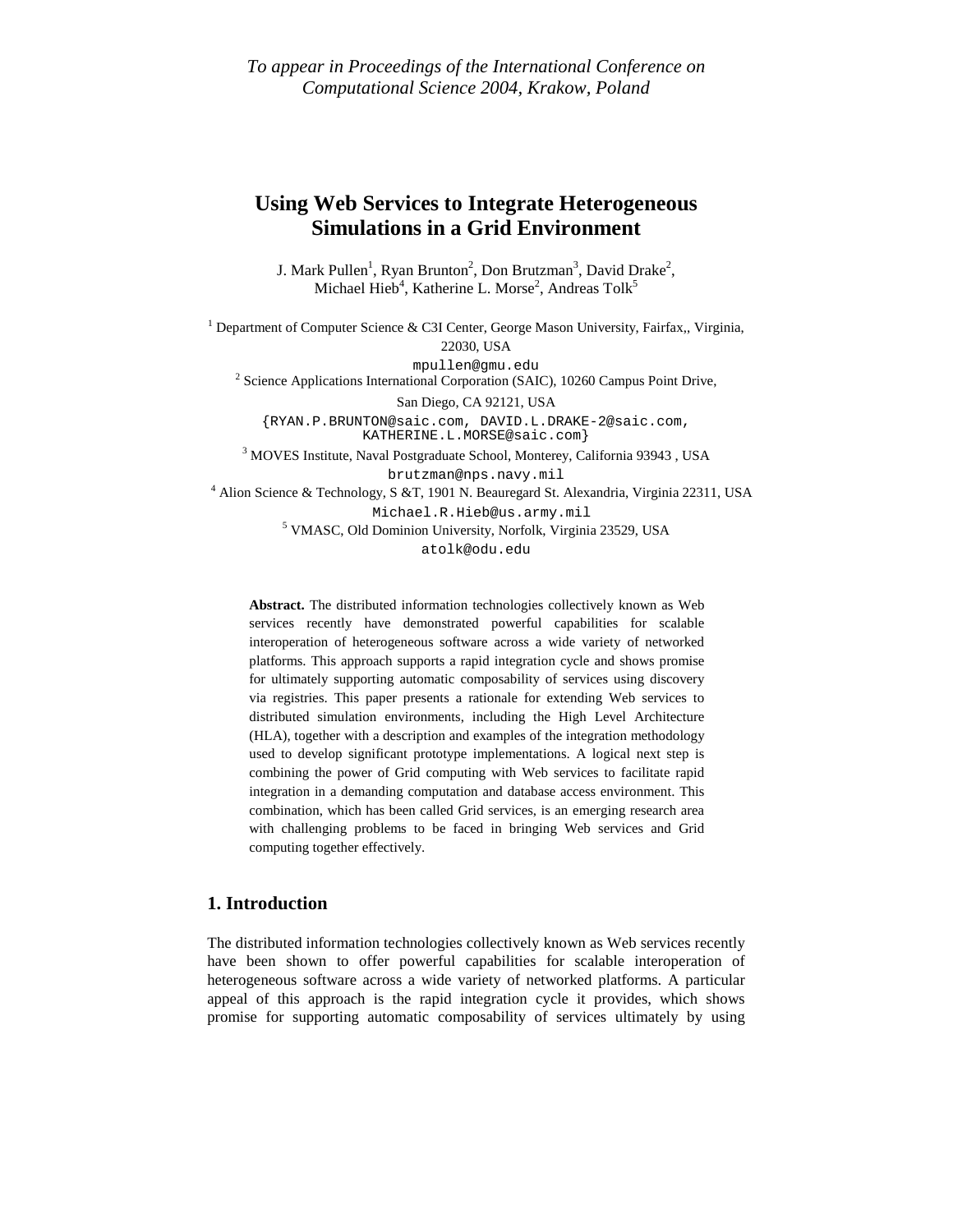discovery on Web service registries. The authors have championed extension of Web services to distributed simulation environments, including the HLA, under the name Extensible Modeling and Simulation Framework (XMSF)[1]. We present below our rationale for the viability of the approach and a description of the integration methodology we have used to develop significant prototype implementations. XMSF has the potential to become a unifying framework for heterogeneous distributed simulation involving a wide variety of languages, operating systems, and hardware platforms. Interoperation of non-HLA simulations with HLA federations and other software systems such as military command and control is an attractive possibility.

We are now engaged in expanding the XMSF paradigm to address a wider range of simulation issues. An overarching approach to system design using the Model Driven Architecture (MDA) in the context of web service implementations is proving to be a foundational standard, as presented in Section 3. Connecting high-performance computational resources to diverse physics-based 3D visualizations is increasingly important. An example is shown in Section 4.3 where Sonar is visualized by computation and rendering of sonar-ping propagation via a Web service. XMSF has the potential to become a unifier for heterogeneous distributed simulation involving a wide variety of languages, operating systems, and hardware platforms. As the scale and complexity of such systems increases, the required computational, database, and networking resources soon will outstrip the collections of networked workstations we have used to create our prototypes. A logical extension is to bring together Web services with Grid computing, as addressed in the final section of this paper.

### **2. Web Services Definition**

The fundamental idea behind Web services is to integrate software applications as services. This concept is based on a defined set of technologies, supported by open industry standards, that work together to facilitate interoperability among heterogeneous systems, whether within an organization or across the Internet. In other words, Web services enable applications to communicate with other applications using open standards. This approach has tremendous potential to build bridges between "stove-piped" legacy systems, that is, systems that were designed without open lateral interfaces to each other. Fundamentally, Web services provide an approach to distributed computing with application resources provided over networks using standard technologies. Because they are based on standard interfaces, Web services can communicate even if they are running on different operating systems and are written in different languages. The standards are widely supported by industry and have been applied successfully in a wide range of different domains. For this reason, Web services provide an excellent approach for building distributed applications that must incorporate diverse systems over a network.

The Web services framework provides a set of operations, modular and independent applications that can be published, discovered, and invoked by using industry standard protocols described below. The resulting distributed computing model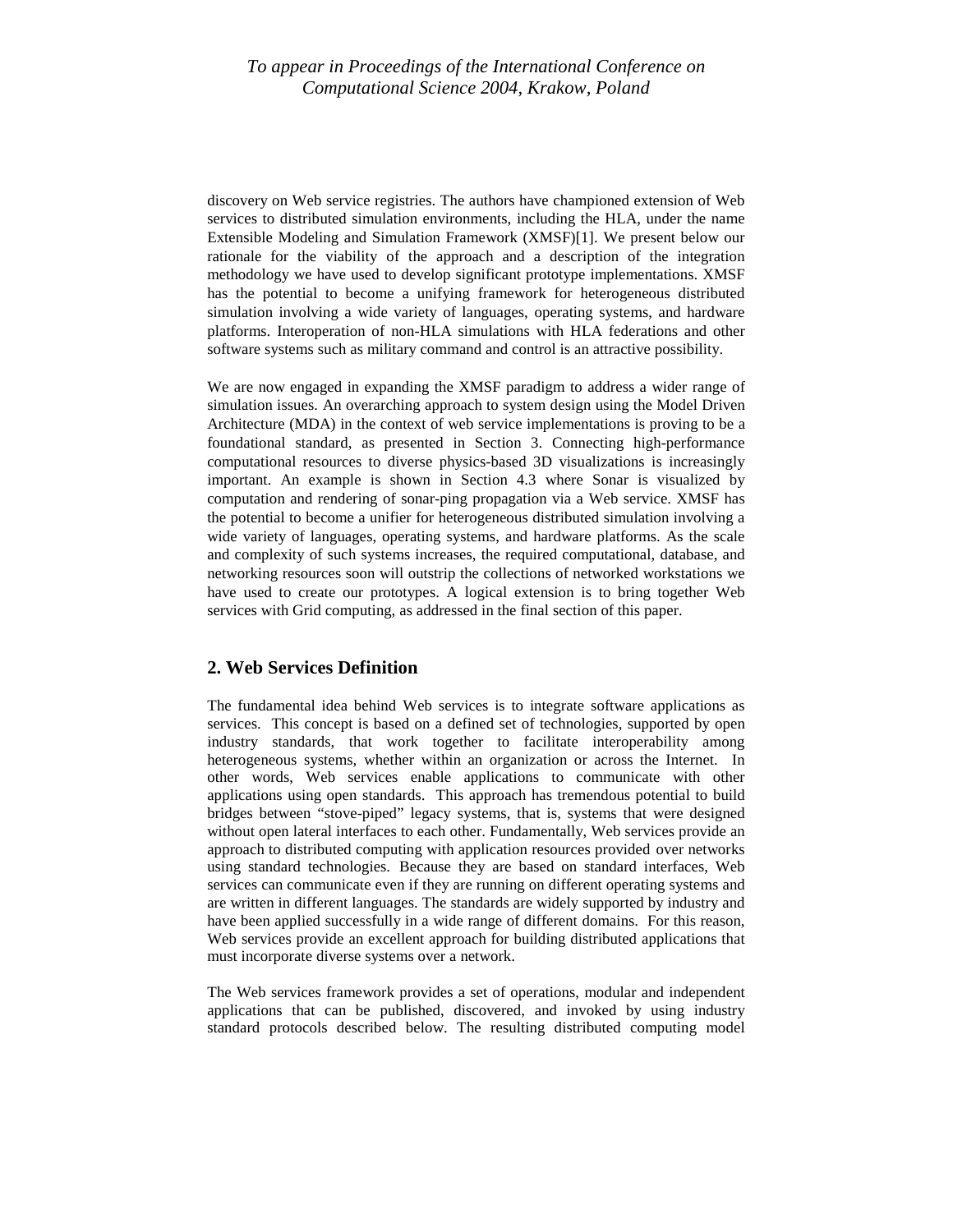represents the interaction between pairs of programs, rather than the interaction between programs and user.An equivalent statement is that Web services are discrete Web-based applications that interact dynamically with other Web services. In order to make this happen, several sub-functions are necessary:

*Self-description* of the service functionality *Publishing* the service descriptions using a standardized format *Locating* the service with the required functionality *Establishing* message communications with the service *Requesting* the required data to initiate the service *Exchanging* data with other Web services, including delivering the results.

Protocols most commonly used for these purposes are the Extensible Markup Language (XML), Simple Object Access Protocol (SOAP)**,** Web Service Description Language (WSDL), and Universal Distribution Discovery and Interoperability (UDDI).

#### **2.1 Messaging for Web Services**

All web service implementations consist of three core components: a consumer, a provider, and an optional service registry. The consumer application locates providers either by querying a registry service or by accessing a known service endpoint. Service requests are encoded using an XML vocabulary understood by both the consumer and the provider, encapsulated in a SOAP envelope, and sent to the provider using Internet protocols. The message is decoded, acted on, and the response encoded and returned in a parallel process. While the consumer/provider abstraction is an effective descriptive simplification, the roles are not always so straightforward. SOAP envelope headers can contain routing information that allows messages to be propagated in a chain of connected web services, each node modifying the payload and acting as both a provider for the previous node and a consumer for the succeeding node. Alternatively, in a system consisting of two bidirectional nodes like the Web Enabled RTI, each node is both a provider and a consumer. Figure 1 illustrates these relationships.

While the most common implementation of Web services sends messages in SOAP over the Hypertext Transfer Protocol (HTTP) used for webpages, the formal W3C definition is far more robust and flexible:

A Web service is a software system identified by a URI [RFC 2396], whose public interfaces and bindings are defined and described using XML. Its definition can be discovered by other software systems. These systems may then interact with the Web service in a manner prescribed by its definition, using XML based messages conveyed by Internet protocols.[2].

Given this definition, Web services bindings are not constrained by the traditional limitations of HTTP based Web services. For example, as a request-response based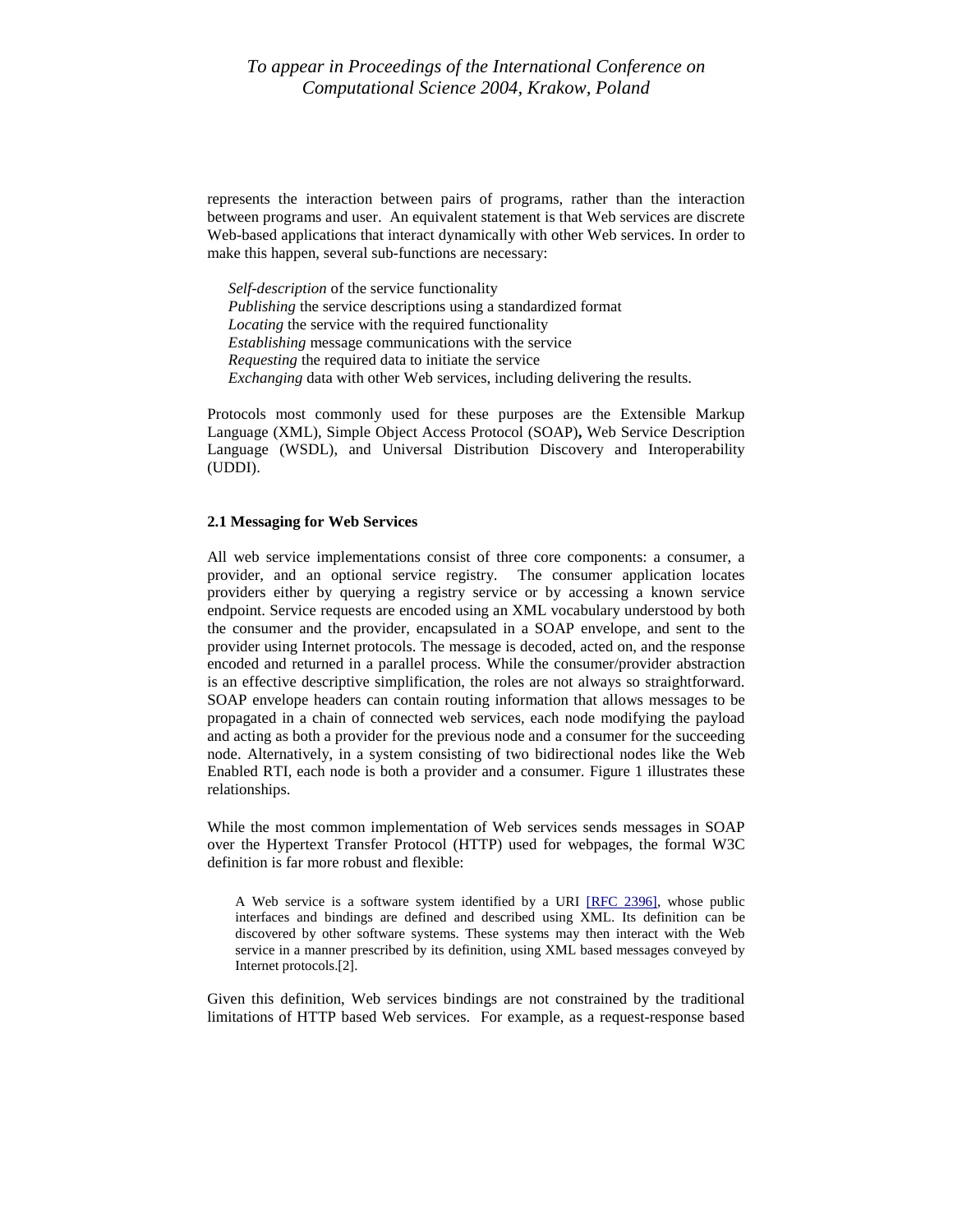protocol, the HTTP is inherently limited to operations that take place synchronously within a brief connection time. Protocols such as Simple Mail Transfer Protocol (SMTP) and the Blocks Extensible Exchange Protocol (BEEP) allow for asynchronous message processing and response. We will consider here the most general form of Web service.



**Fig. 1.** Web Services Protocol Stack

#### **2.2 Web Services and the HLA-RTI**

The High Level Architecture (HLA) for simulation, as defined in IEEE Standard 1516 [3], provides a structure and set of services for networked interoperation of simulation software. The interoperation strategy is based on defining a Federation Object Model (FOM) that is common to all members of a simulation federation and providing a Run Time Infrastructure (RTI) that supports a standard set of communication services among the federates. We have proposed framework (XMSF) that expands the concepts of the HLA into the realm of Web services. In the most general case, we envision each simulation providing one or more Web services that provide the data needed to interoperate with other simulations. The rules of the HLA restrict federates to sharing FOM data via the federation's RTI, but do not preclude sharing data with other software or other federations by means of a Web service offered through the RTI.

Moreover, interoperability of software via Web services depends on creating a common vocabulary (in effect, an ontology) that is shared by two or more software applications and expressed as an XML tagset. This arrangement can be seen as a superset of the FOM, which also can be expressed as an XML tagset under IEEE standard 1516. Thus we see that the stage is already set for adapting Web services to support HLA-compliant distributed simulations. Benefits might occur in two ways:

The RTI supporting an HLA federation can be constructed from commercial Web service components, reducing cost to support the HLA because the cost of commercial components is amortized over a larger number of users.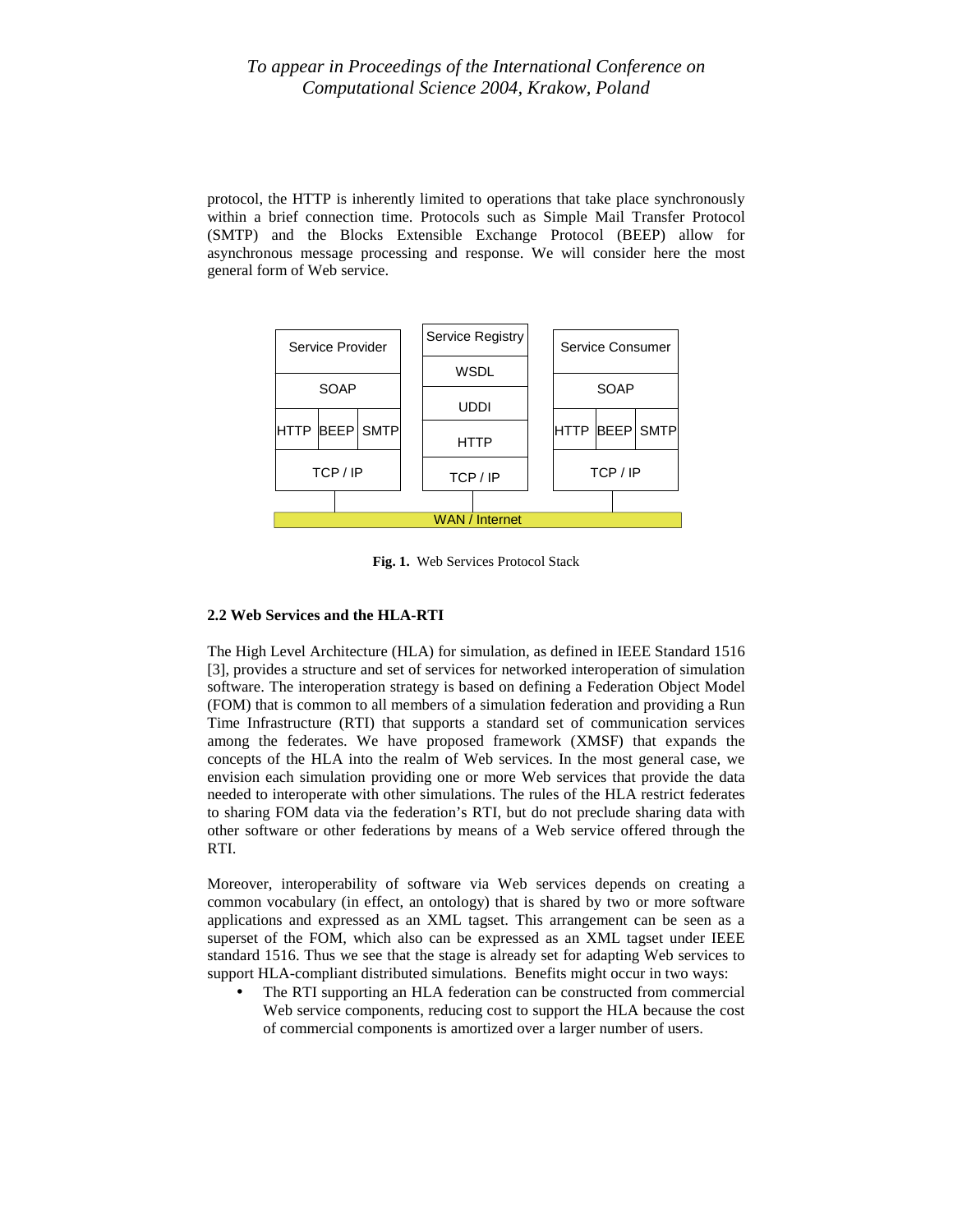• HLA federations can interoperate with other software applications supported by Web services, using as a tagset a mapping between the federation's FOM and whatever ontology is shared with the other applications. This approach offers considerable promise for interoperation of military command, control, communications, computing and intelligence (C4I) software whose sponsors have not been willing to adopt the HLA but are beginning to use via Web services as an interoperability solution.

## **3. Composing Simulation Systems Using the MDA Techniques**

For the XMSF approach to be viable, we must show how it can bridge the gap between HLA-compliant federations and other software systems and also the gap that arises when simulations are supported by different underlying infrastructures, such as traditional systems and the Grid computing approach. To achieve this will require a combination of a technical approach and an overarching conceptual approach, allowing composition and orchestration of the participating systems. While Web services are sufficient on the technical level, Web services alone are insufficient to achieve this at a conceptual level; therefore XMSF advocates applying techniques from the Model Driven Architecture of the Object Management Group (OMG) [4] to facilitate design of meaningful interoperability among distributed and individually implemented components.. Applying the MDA approach can provide benefits in structuring functionality in a cross-platform, cross-language way using well-defined patterns for model based system design and re-engineering. Conscientious use of well-defined design patterns, as exemplified by MDA principles, provides a basis on which predictably interoperable and composable software components can be assembled. This holds true both within complex applications and across interconnected applications running across the Internet.

The Web service vision is that services will work together seamlessly because they are developed to the same standards for self-description, publication, location, communication, invocation, and data exchange capabilities. As all the standards concerned are open, the technologies chosen for Web services are inherently neutral to compatibility issues that exist between programming languages, middleware solutions, and operating platforms. As a result, applications using Web services can dynamically locate and use necessary functionality, whether available locally or from across the Internet.

However, the existence of the appropriate standards is not sufficient to ensure consistency and meaningful interoperability in the distributed simulation environment. As currently defined, the Web services family of standards does not support the composition of agile and dynamic simulation components. Meaningful implementation of interoperability among simulation systems on this level requires composability of the underlying conceptual models. The HLA and related approaches provide the mechanics of interoperation, but they fall short when aiming at composability [5][6]. Conceptual problems cannot be solved with only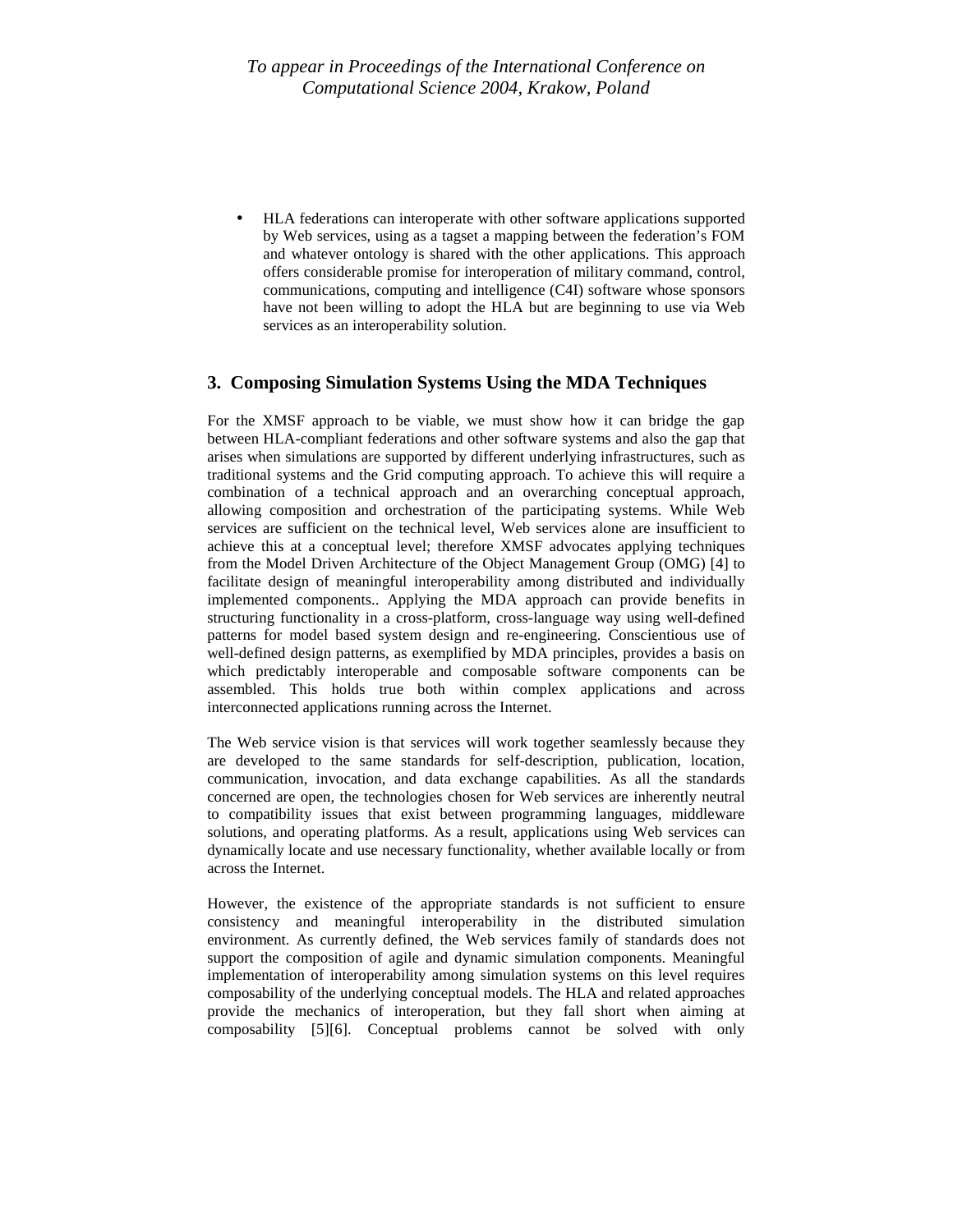implementation-driven solutions, whether they take the form of the HLA or of Web services. To succeed, Web services for distributed heterogeneous simulation must be embedded into a larger context ensuring "meaningful" interoperability. Applying the techniques for software design and re-engineering within a distributed software project can help to ensure composability and orchestration on the conceptual level [4].

Previously the OMG has developed the Common Object Request Broker Architecture (CORBA) standard and related technologies. The MDA approach encompasses the established standards and standard development procedures of OMG and raises them to a new level. The MDA methods ensure that components can be described in a common way, and that the processes of composing these components as well as orchestrating them in a common composition are commonly understood and consistent. The main objective of the MDA is the ability to derive software from a stable model as the underlying infrastructure shifts over time. To achieve this, the model of the application is captured in an implementation and platform-independent language. The specification of this core model is based on the established OMG standards Unified Modeling Language (UML), Meta-Object Facility (MOF), and the Common Warehouse Metamodel (CWM). The result is a Platform Independent Model (PIM) that captures the concepts of the application rather than its implementation. These PIMs are essential to ensure "meaningful" interoperability, as they capture the concepts and intents of the applications while the other elements the technical connectivity between the components on the communication level. When applied for system design,the PIM is transformed into a Platform Specific Model (PSM) that can be used for CORBA applications, HLA compliant applications, or Web service applications following standardized mapping rules. When applied in the context of re-engineering, following similar inverse mapping rules a PIM can be established as a formal representation of the conceptual model of the component. This PIM can be integrated easily into the formal description of the mission space comprising all PIMs, and hence the concepts and functionality, of all participating components. Therefore, the MDA not only complements the Web services above the implementation level by introducing a common language for conceptual modeling with the PIM, but also supports the migration of legacy components into web enabled components reusable for distributed heterogeneous simulation in future applications [7].

In summary, XMSF is a Web service oriented implementation of the conceptual ideas captured by the MDA. This approach allows legacy systems implemented in heterogeneous information technology environments to migrate toward a common simulation framework, implementing a common conceptual schema within a heterogeneous infrastructure. Thus XMSF not only has the potential to bridge the gap between HLA federations and other systems, but also can facilitate bridging gaps among various hardware and operating system solutions,. We will make the case below that this facilitates Grid applications as well as traditional applications.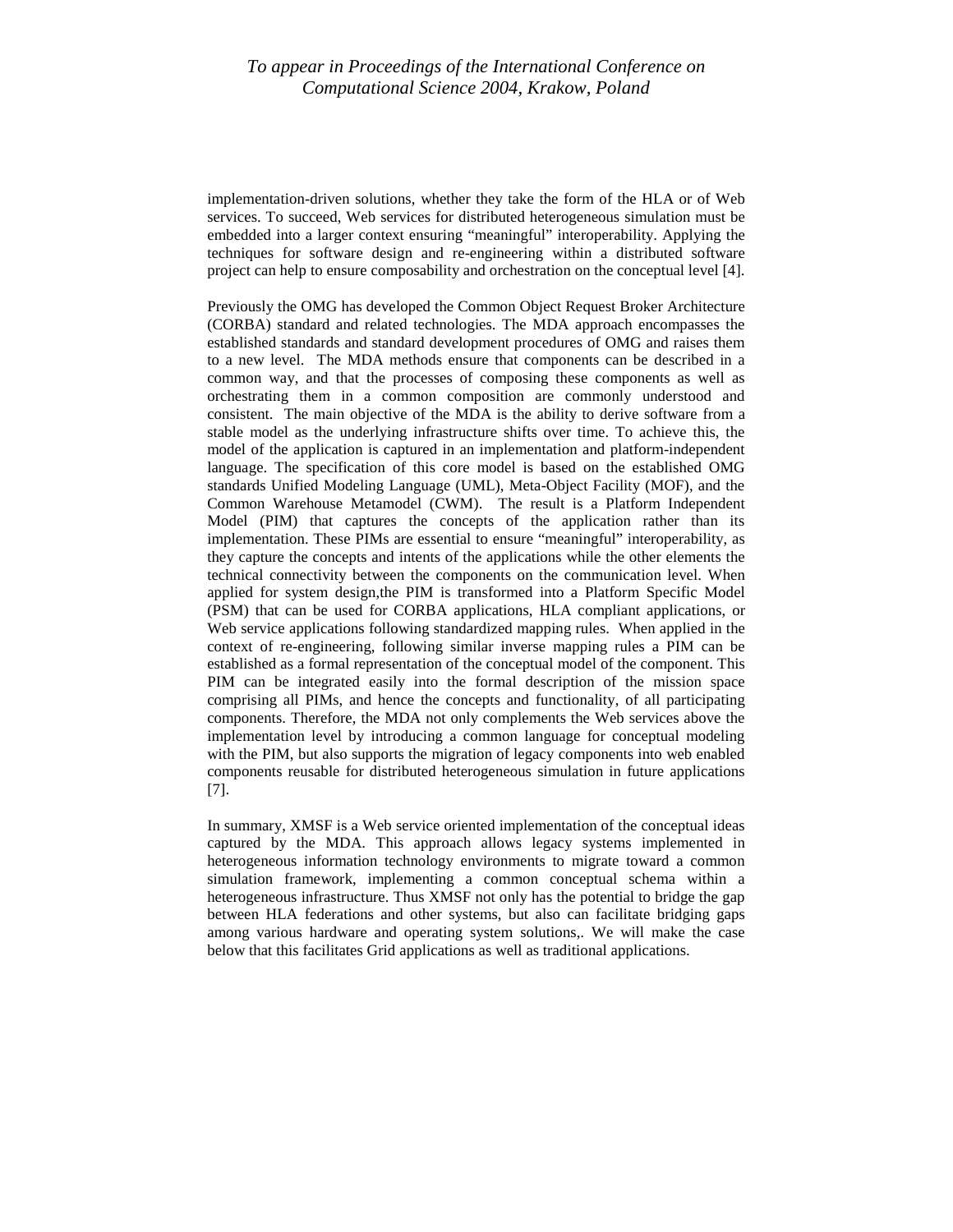#### **4. Implementing Web Services for Simulation**

Implementing XMSF requires a shared ontology for data exchange, which takes the form of an XML tagset. As described below, the process of defining this ontology varies considerably according to the organizational environment involved and the complexity of the data to be defined. The process is facilitated considerably by the nature of the Web service model, which involves each software system making its own data available on its own terms. Nevertheless, where the goal is a very broad level of interoperability as in the Command and Control Information Exchange Data Model (C2IEDM) based ontology described below, the process of definition can be quite protracted, as with an HLA FOM. After the tagset has been defined, the strength of the open standards for message-based data exchange becomes evident. We report here on three prototypes, each of which demonstrated rapid, successful integration of existing software.

#### **4.1 XMSF DCEE Viewer**

The Distributed Continuous Experimentation Environment (DCEE), managed by the Experimentation Directorate of the U.S. Joint Forces Command (J9/JFCOM), has established a framework of common terminology for the information to be exchanged between components using an enhancement of the Real-time Platform Reference (RPR) FOM. Although the DCEE presently uses HLA as the technical backbone, the concept is open for extensions to emerging solutions. Use of XML, standardized tagsets, Web services, and Internet technology is part of the general concept of DCEE.

Under a project sponsored by JFCOM, we demonstrated the benefits of XMSF in the DCEE with the XMSF DCEE Viewer (XDV). XDV is a web-based, low-cost viewer for DCEE based events in the Joint Semi Automated Forces (JSAF) and relation simulations. The concept for XDV is simple: every eligible stakeholder interested in observing execution of the ongoing experiment can connect to the HLA federation and use the viewer software to follow the actual experiment. The necessary software was installed on widely available computer workstations connected via Internet protocols, allowing eligible stakeholders to follow the experiment from wherever they were located. Key components enabling rapid implementation were the Web Enabled RTI (WE RTI) [8] developed by SAIC and the map graphics packages developed by the Virginia Modeling, Simulation and Analysis Center (VMASC) for visualization as used on command and control maps (unit based viewer) and by the Naval Postgraduate School (NPS) for visualization on the platform level as used in emerging environments (entity based viewer).

Figure 2 illustrates the logical architecture of the XDV. The XDV was tested successfully in all possible four permutations of installation the viewer and server locations at VMASC and JFCOM.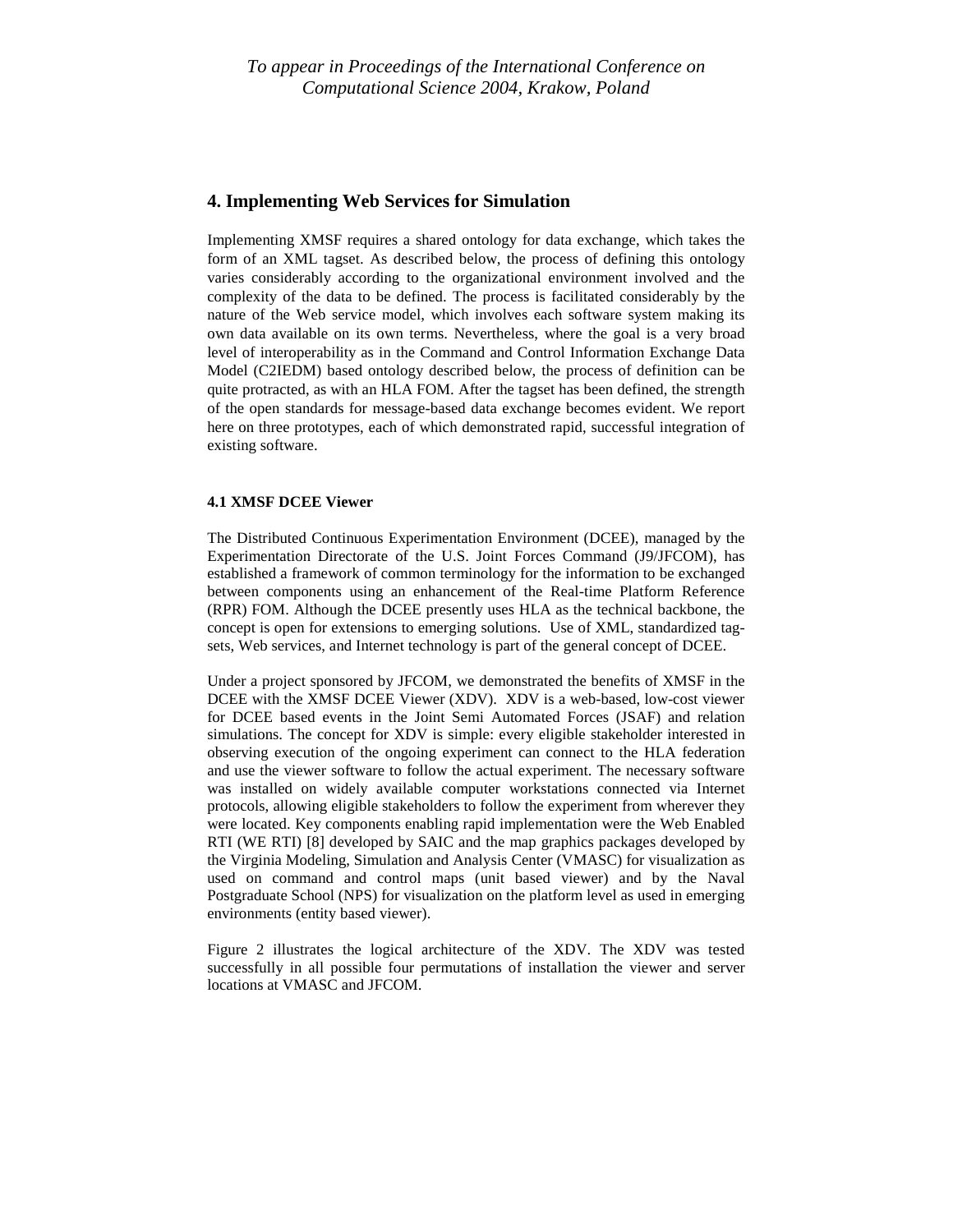

**Fig. 2.** XDV Logical Architecture

A key future goal is to operationalize the viewer. While the prototype was successful within the limits of its requirements, it is still a prototype, i.e. not robust enough or sufficiently documented to ensure easy distribution, installation, and use by a broad user base. Operationalizing the viewer will entail applying a standard software engineering. We are also investigating the introduction of Area Of Interest Management (AOIM) to support compartmentalization of data and bandwidth use reduction. This work also will be applicable to the Joint National Training Capability (JNTC) currently under development by the Training Directorate of JFCOM.

#### **4.2 Extensible Battle Management Language**

Military Command and Control (C2) communication in a network centric environment is postulated to be very data intensive. However, the commander's intent, orders and directives, which is the most critical C2 information, does not currently flow as data. It is communicated as "free text" elements within messages or as stand-alone files. Its vocabulary is found in doctrinal task lists and manuals, but it lacks clearly delineated rules governing its use (semantics and syntax). It is riddled with ambiguity and overlapping definitions. As such, it is incapable of transitioning to the full range of automation that the Department of Defense is implementing. It will not support either digitized C2 or decision support based upon integrated modeling and simulation. While the current formats are suitable for interpersonal communication, they are inadequate for use with simulations, or for future forces that have robotic components. As commanders increasingly rely upon simulation-based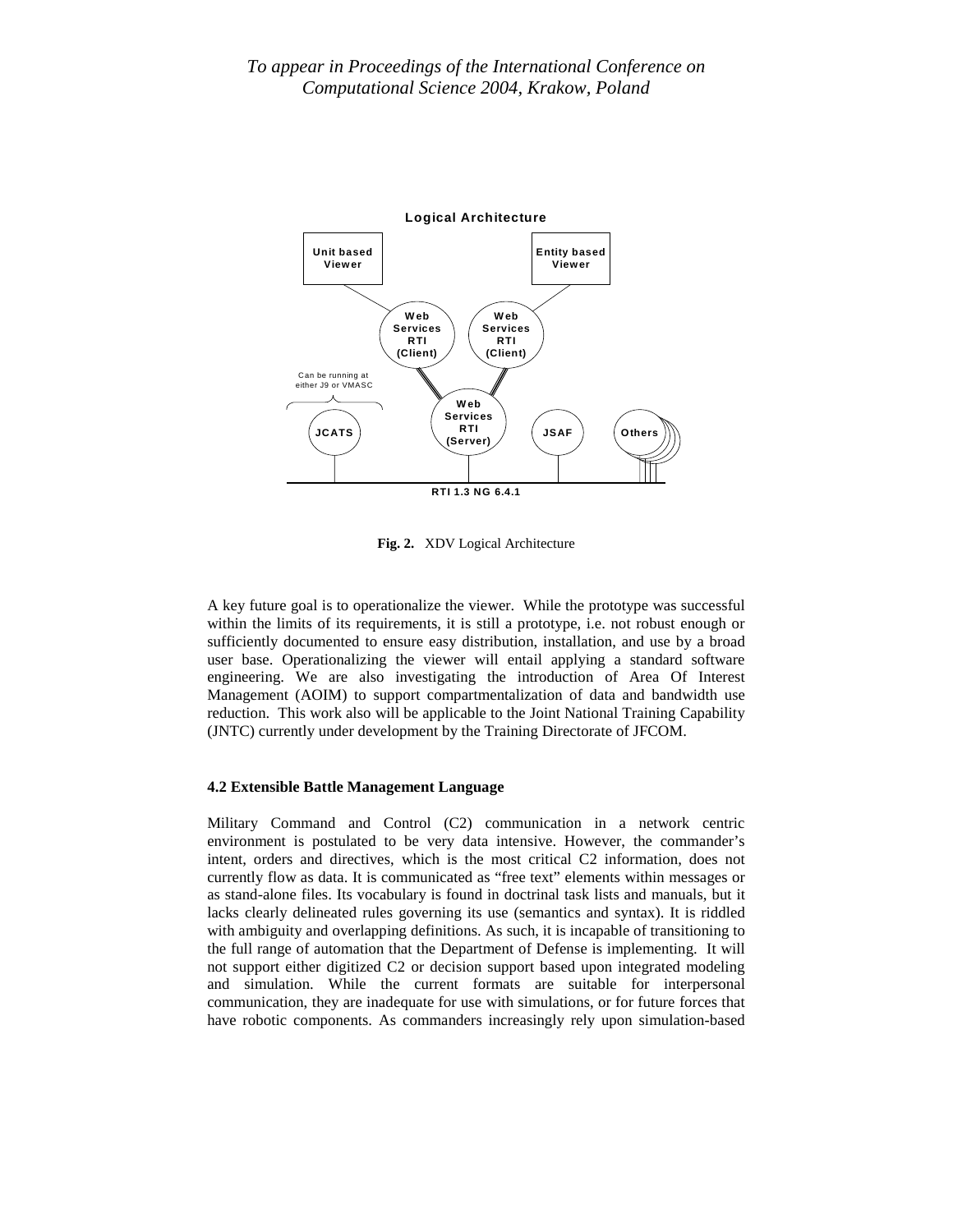decision aids (and therefore use their C2 devices to control simulations) a solution for this "free text" problem must be found. Battle Management Language (BML) was developed as a solution to this problem.

The Battle Management Language (BML) is defined as the unambiguous language used to: 1) command and control forces and equipment conducting military operations and, 2) provide for situational awareness and a shared, common operational picture [9][10]. It can be seen as a representation of a digitized commander's intent to be used for real troops, for simulated troops, and for future robotic forces. The U.S. Army developed a prototype of BML demonstrating the ability to generate an actual National Training Center (NTC) Brigade Operations Order in an advanced Army C4I Planning System, CAPES (Combined Arms Planning and Execution System) and have it executed in widely used Army Simulation, the OneSAF Test Bed (OTB) [11]. The BML prototype used a database containing C4I data, called the Multi Source Data Base (MSDB) to interoperate between the various components in the prototype.

A major achievement of BML was to adapt representations of command and control so that they are directly derived from doctrine and are expressed in a flexible syntax. This provides a means to link the BML (terminology and symbology) directly to their doctrinal source; and it allows operational forces to use their own information systems both to interact with supporting simulations to conduct rigorous, realistic training and support mission rehearsals, and, in the future, to support an expedited military decision making process.

We used the XMSF approach to transform BML to a Web enabled or Extensible Battle Management Language (XBML)[12]. Figure 3 shows Phase One of XBML, which distributed the Army BML Prototype by implementing interfaces to the MSDB based upon SOAP and XML. This allowed different components to be distributed geographically, and opened the interfaces so more C4I and Simulation nodes could join in an event. The new capability was introduced in less than three months, demonstrating that it is straightforward to rework proprietary interfaces with XMSF standards. Our next goal is to extend XBML into a Joint (involving more than one US military service) and coalition solution, based on open standards. The XML tag set as well as the MSDB of this version is based on the NATO standard, the C2IEDM[13] that will be extended by applying the standards promoted by XMSF. The goal of XBML is to demonstrate a methodology for developing standard doctrinal terms and allowing these to be accessed as Web services.

XBML addresses a longstanding problem in military modeling and simulation: C4I system to simulation interoperability. It does so in two areas: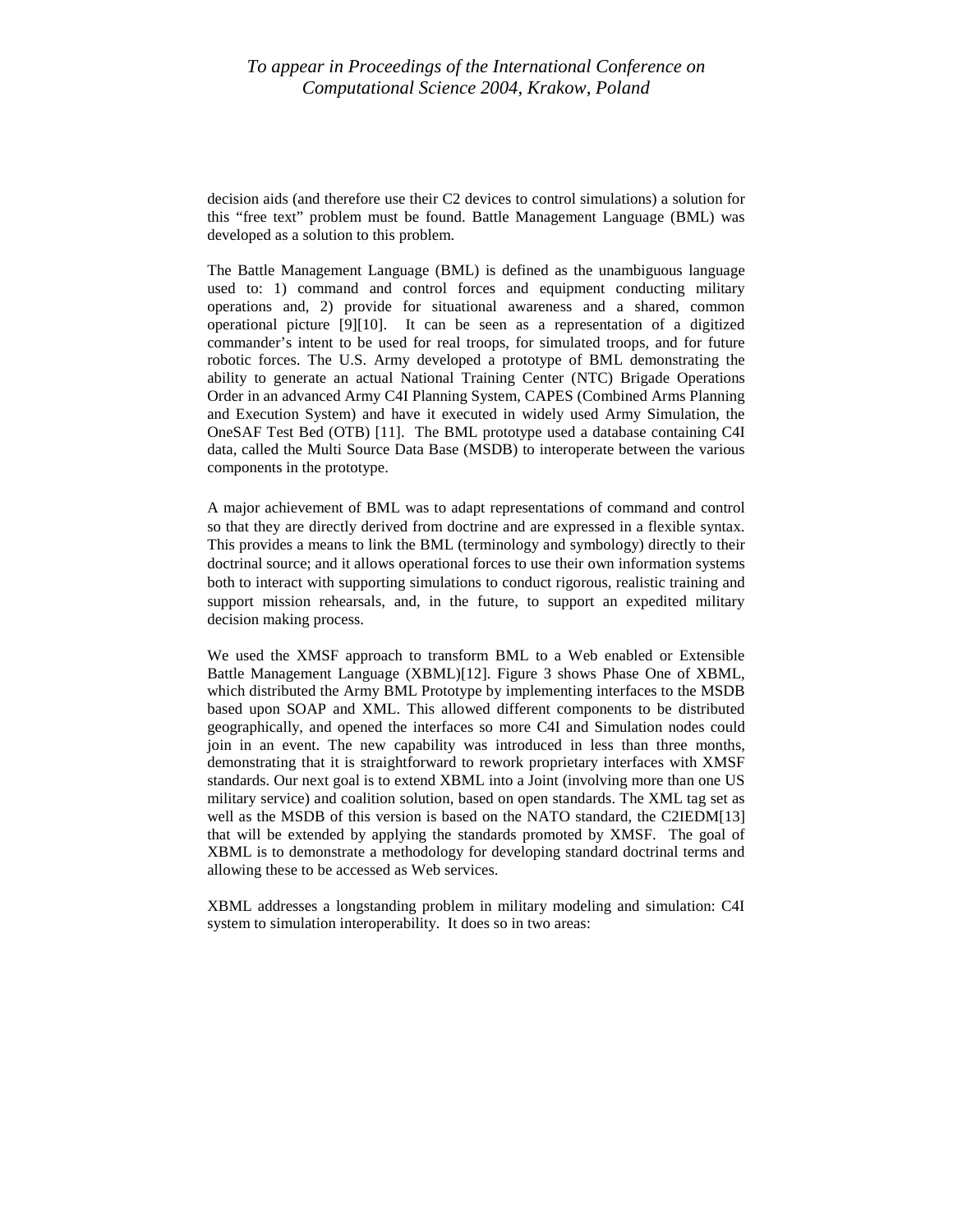

**Fig. 3.** XBML Testbed project converted to Web services in 3 months

*Development of a Methodology for Easily Integrating Simulations within C4I Systems***:** The methodology used in "opening" the interfaces in XBML will be documented such that it can be easily reapplied by other members of the community easily, therefore becoming the basis for a standardized way to deal with this challenge.

*Defining a Live/C4I Ontology for Simulations***:** As with other XMSF applications, a common tagset is needed for interoperation. Using the C2IEDM and its standardized procedures for extensions of the model, XBML is contributing to the ontology definitions as the basis of a broadly accepted international standard.

#### **4.3 Sonar Visualization**

The NPS Sonar Visualization Project merges physics-based sonar-modeling algorithms, 3D graphics visualization tools and Web-based technologies to provide the military with relevant real-time sonar analysis. Tactical decision aids in this project utilize Web-based Extensible 3D (X3D) models for composable rendering together with Web Services messaging and XML Schema-Based Compression (XSBC) for reliable transmission.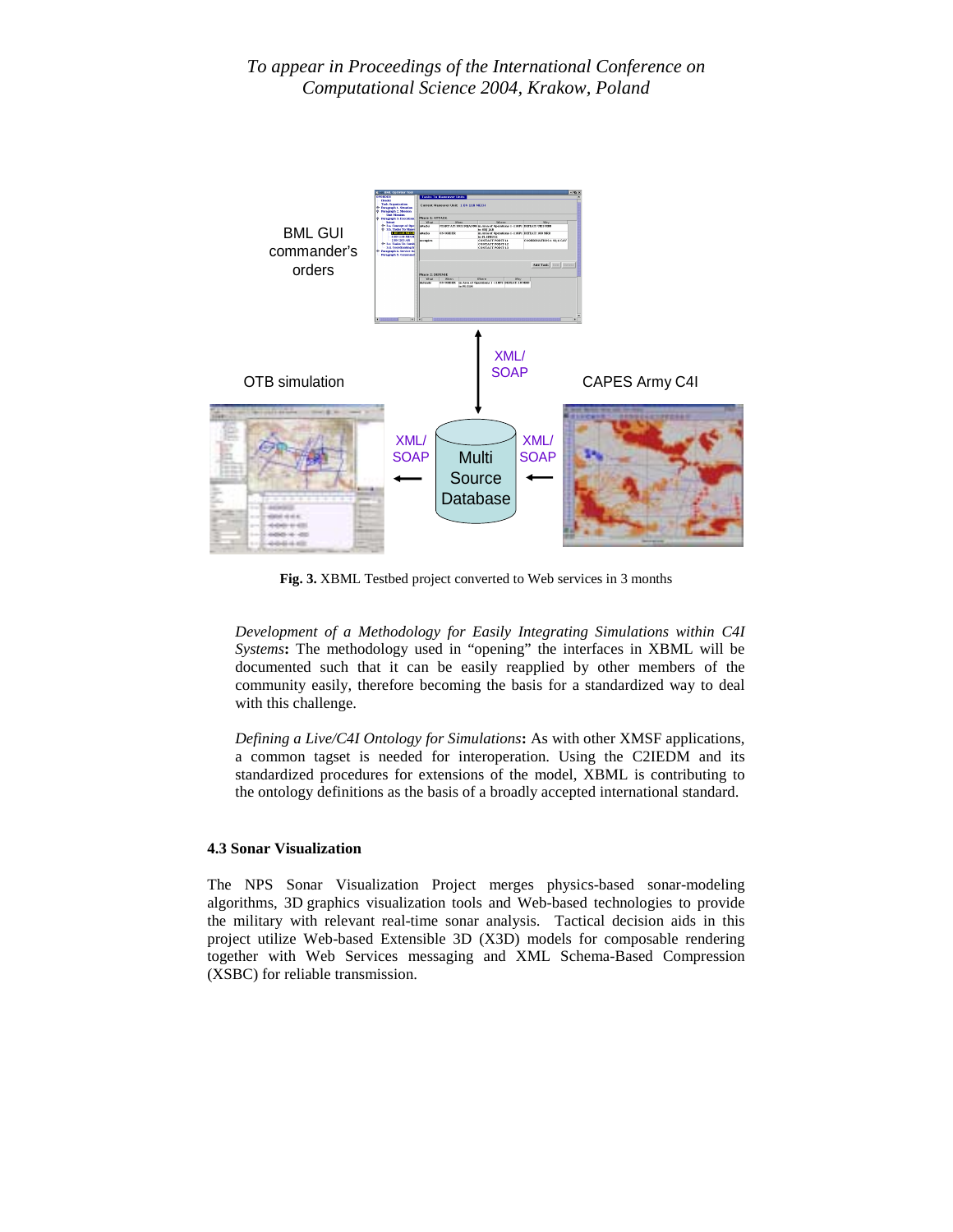Environmental effects are processed in real-time by distributed sonar servers. Largescale environmental datasets maintained on supercomputers also can be accessed via Web services using XML SOAP messaging.

X3D visualization schemes provide intuitive and useful ways to describe multipath sonar propagation results to USW operators. Animated X3D results are shown in a deployable real-time tactical application. For example, collision detection between sensor raylets and scene geometry aids in evaluation of bottom interactions, surface reflections, and threat contacts.

The project also is developing a common XML tagset to describe acoustic, environmental and sonar path data. This will allow a deployed client to access varying levels of environmental data and processing power, as available, to support specific mission needs.

#### **5. Web Services and Grid**

We stated previously that the most common implementation of Web services consists of a SOAP messaging framework using HTTP as the transport mechanism, and that the formal definition of a web service is far more flexible. We now introduce a definition of Grid computing for purposes of comparison:

A parallel, distributed system composed of heterogeneous resources located in different places and belonging to different administrative domains connected over a network using open standards and protocols [14].

Using this definition, Grid computing can be seen as a natural evolution of distributed computing technologies such as RMI and CORBA (see Figure 4). Where traditional distributed computing technologies tightly coupled the remote resource location to the client stub and often required end-to-end control of the network, Grid computing has moved to a more robust and transparent architecture, allowing resources to discover each other over wide area networks without control of the infrastructure. A lesson also has been learned from the mistakes of those previous proprietary technologies and the positive example provided by Web services. By using open standards and protocols, Grid computing solutions gain the one thing that is necessary for their success: ubiquity of peer resources.

Further comparing the definitions of Grid computing and Web services, we find that while the two both describe distributed computing technologies, they describe them in largely orthogonal ways. The Web services definition focuses on the use of XML to describe both service interfaces and the communication messaging format. Grid computing focuses on the system architecture, leaving the particulars of protocols and message formats unspecified. With complimentary goals and orthogonal requirements it is unsurprising that Grid computing and Web services have been merged into coherent distributed systems. These solutions, known as Grid services, are Grid computing implementations which use XML to describe their interfaces and encode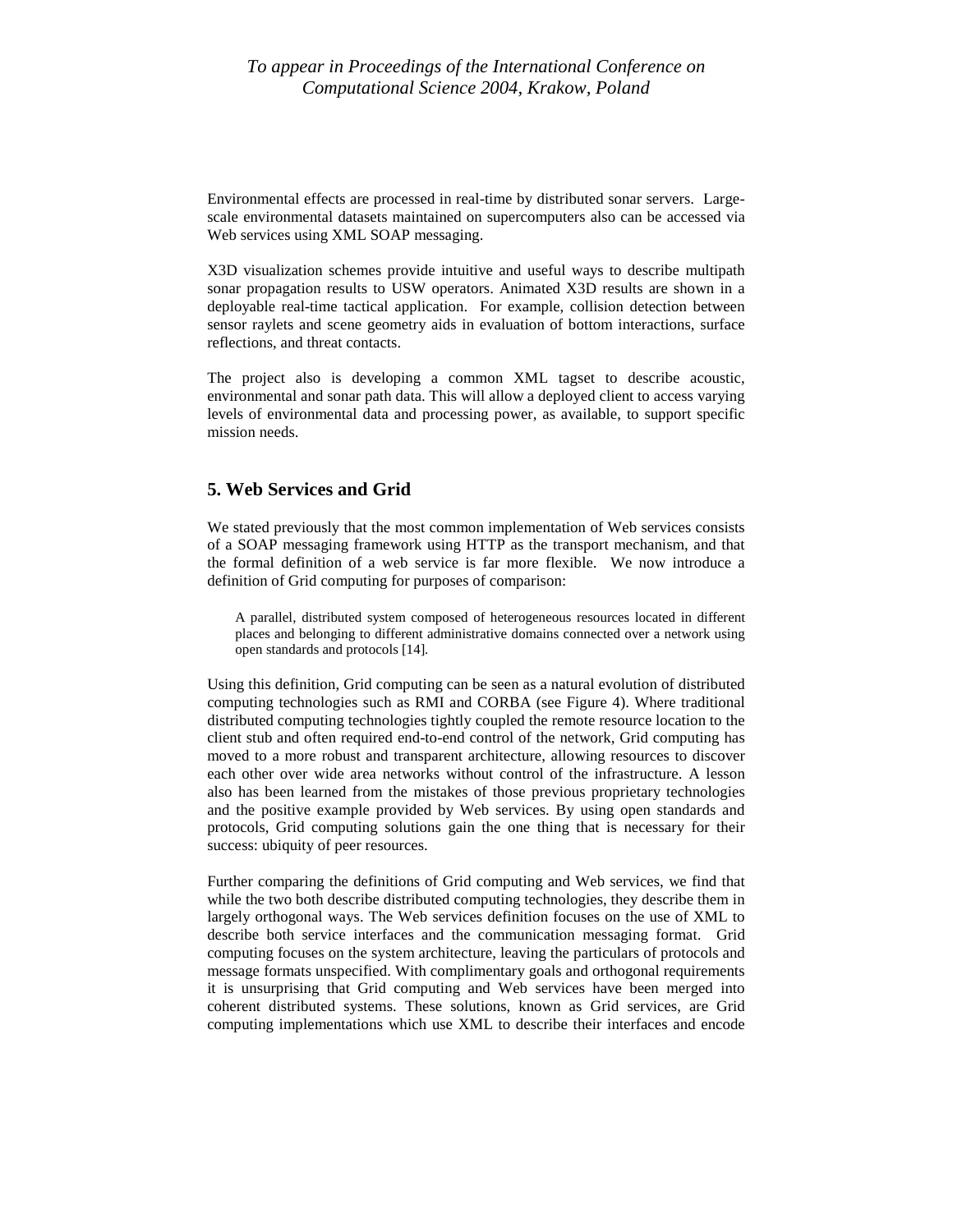messages, and open internet protocols for communication. Examples of service implementations that aim to meet this ideal are JXTA, a peer-to-peer architecture supported by Sun Microsystems, and the Open Grid Service Architecture (OGSA), the Web services interface from Globus, whose toolkit is the defacto standard for Grid computing  $[14][15]$ .



Resource Distribution

**Fig. 4.** Comparison of Distributed Computing Paradigms

Having established that Grid computing and distributed HLA based simulations can both be implemented using Web services, we need only discover common ground between Grid computing and the HLA to create a foundation for a Grid services RTI implementation. This common ground exists in the HLA specification: federates exist as simulation resources with complete transparency to each other. While current RTI implementations limit the distribution of federates, this is an implementation decision and not a requirement of the HLA. The set of objects and interactions available to a federation are defined in its FOM, and object and ownership management allow instances to be shared and divested between running resources without regard to federate location. Synchronization issues can be managed through the judicious use of the time management functions. One shortcoming of the HLA that could prevent a Grid services implementation is the lack of an explicit authentication mechanism. Any federate can join a federation, send any interactions it publishes, receive any attribute updates or interactions it subscribes to, and update any attributes for owned object. In addition, updates and interactions do not carry any explicit identification of their origin, leaving no recourse for application accounting within the specification. This does not necessarily preclude implementing the HLA over Grid services, but it would place severe constraints on other simultaneous uses of the underlying Grid.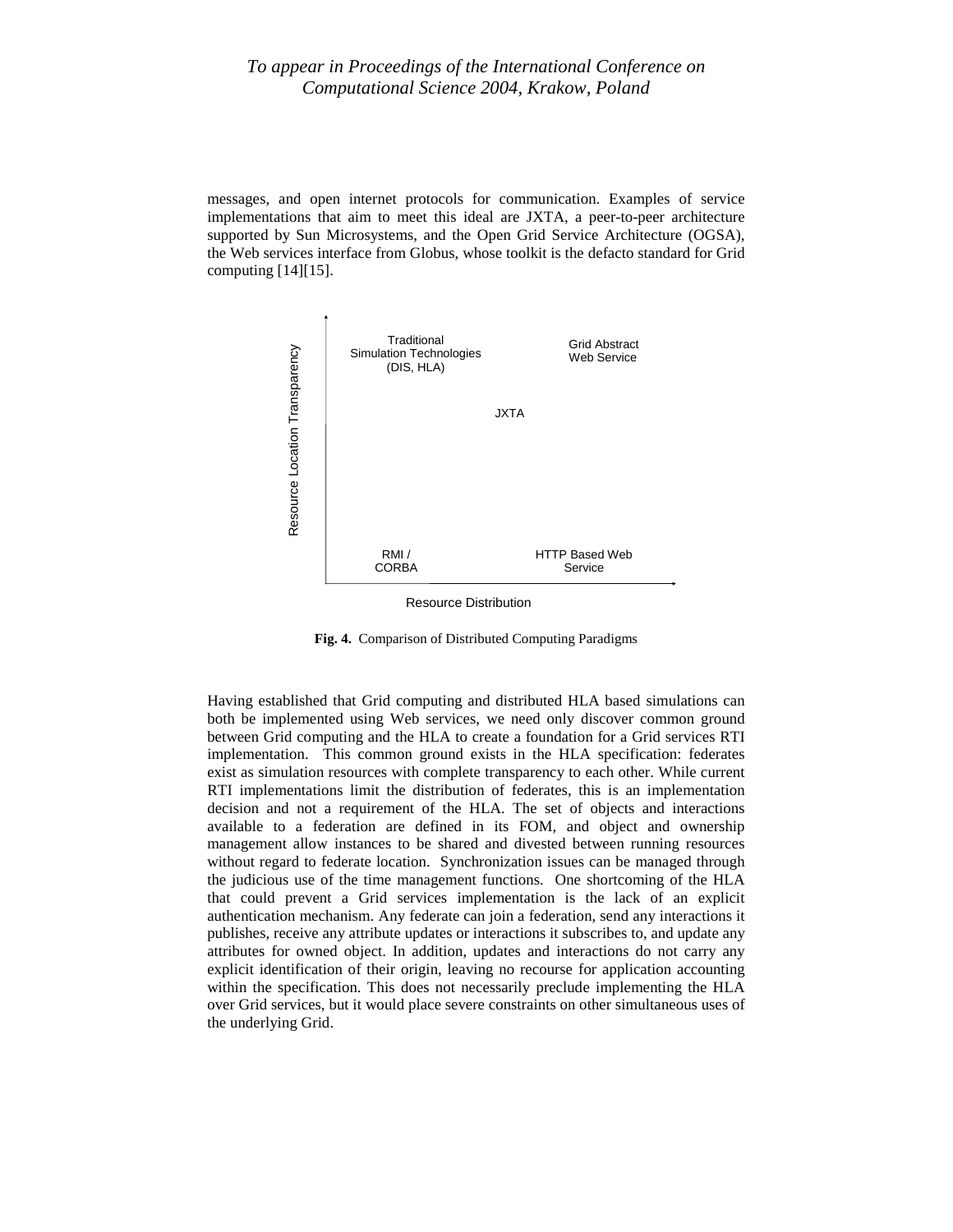#### **Conclusions**

The XMSF project is only two years old and already has made major progress by defining the role of Web services for interoperation of simulations and demonstrating their effectiveness in multiple projects. The rapid success of these efforts and lack of any major problems in their implementation is highly encouraging. XMSF is able to support interoperation among disparate software systems, including HLA federations, on heterogeneous platforms. The principles of Web services are also applicable in the Grid computing environment where they promise to allow further expansion of the range of distributed simulation possibilities, via Grid services.

#### **Acknowledgement**

Work described in this paper was supported in part by the US Defense Modeling and Simulation Office (DMSO) and JFCOM.

#### **References**

- 1. Donald Brutzman, Michael Zyda, J. Mark Pullen and Katherine L. Morse: Extensible Modeling and Simulation Framework (XMSF): Challenges for Web-Based Modeling and Simulation, Findings and Recommendations Report of the XMSF Technical Challenges Workshop and Strategic Opportunities Symposium, October 2002,
- http://www.movesinstitute.org/xmsf/XmsfWorkshopSymposiumReportOctober2002.pdf
- 2. W3C (2002) Web Services Architecture Requirements, November 14 2002, Online documents at http://www.w3.org/TR/wsa-reqs.
- 3. IEEE 1516, Standard for Modeling & Simulation High Level Architecture.
- 4. Object Management Group (OMG) website: Model Driven Architecture (MDA); http://www.omg.org/mda/
- 5. Andreas Tolk, James Muguira: The Levels of Conceptual Interoperability Model (LCIM). Paper 03F-SIW-007; *Proceedings of the IEEE Fall 2003 Simulation Interoperability Workshop*, 2003; http://www.odu.edu/engr/vmasc/TolkPublications.shtml
- 6. Mikel Petty *et al*: Findings and Recommendations from the 2003 Composable Mission Space Environments Workshop, Paper 04S-SIW-050, *Proceedings of the IEEE 2004 Spring Simulation Interoperability Workshop*
- 7. Andreas Tolk: Avoiding another Green Elephant, A Proposal for the Next Generation HLA based on the Model Driven Architecture. Paper 02F-SIW-004, *Proceedings of the IEEE 2002 Fall Simulation Interoperability Workshop*, 2002; http://www.odu.edu/engr/vmasc/TolkPublications.shtml
- 8. Katherine L. Morse, Ryan Brunton and David Drake: Web Enabling an RTI an XMSF Profile, Paper 03E-SIW-046, *Proceedings of the IEEE 2003 European Simulation Interoperability Workshop*, 2003.
- 9. Scott Carey, Martin Kleiner, Michael Hieb, and Richard Brown: Standardizing Battle Management Language - A Vital Move Towards the Army Transformation, Paper 01F-SIW-067, *Proceedings of the IEEE 2001 Fall Simulation Interoperability Workshop*, 2001.
- 10. Scott Carey, Martin Kleiner, Michael Hieb, and Richard Brown: Standardizing Battle Management Language - Facilitating Coalition Interoperability, Paper 02E-SIW-005, *Proceedings of the IEEE 2002 European Simulation Interoperability Workshop*, 2002.